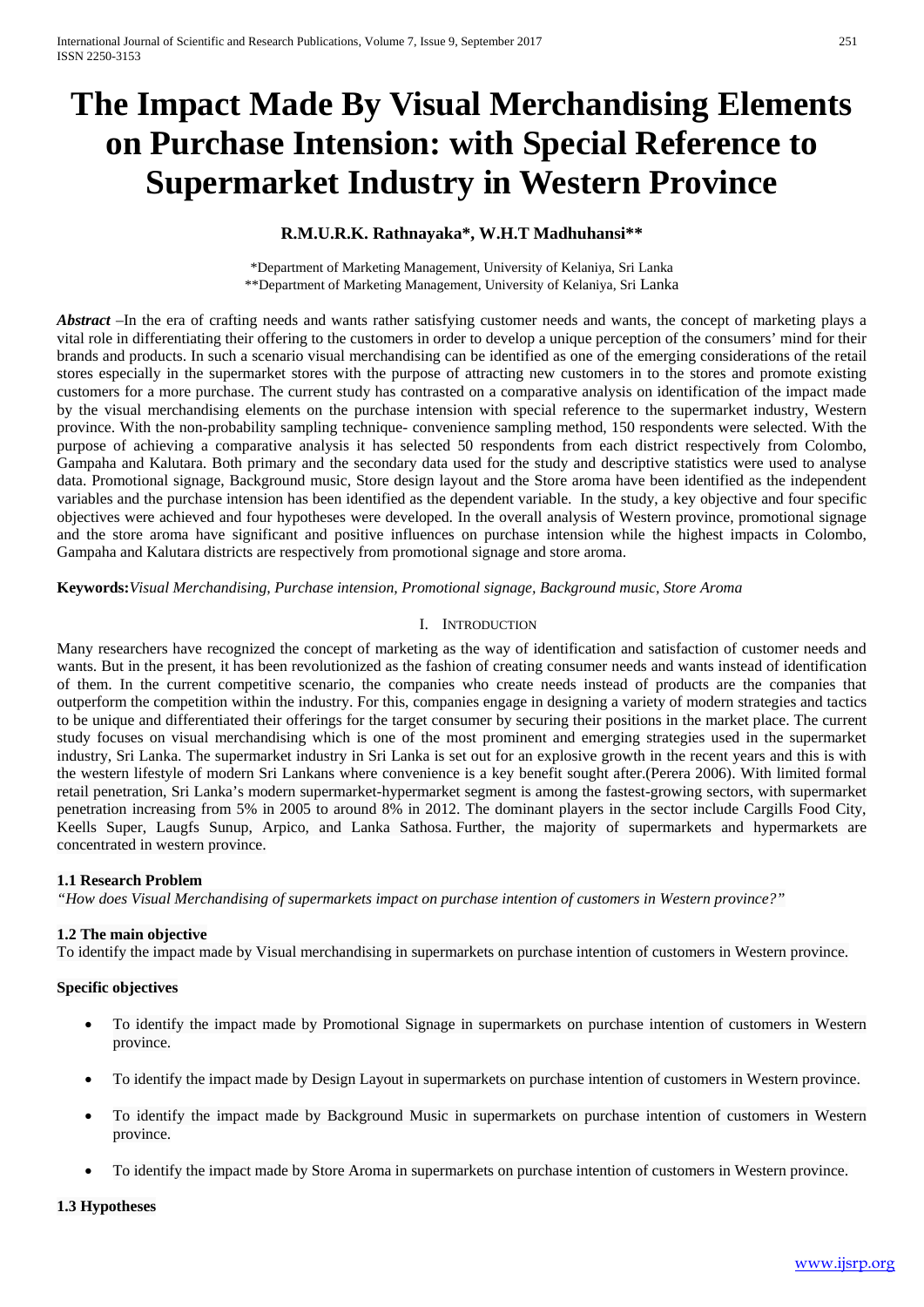H1- Promotional Signage in supermarkets impacts on purchase intention of customers in Western province.

- H2- Design Layout in supermarkets impacts on purchase intention of customers in Western province.
- H3- Background Music in supermarkets impacts on purchase intention of customers in Western province.
- H4- Store Aroma in supermarkets impacts on purchase intention of customers in Western province.

#### II. LITERATURE REVIEW

Walters (1987) , define visual merchandising as the "activity which coordinates merchandise selection with effective merchandise display".(Ebster & Garaus, 2011)define visual merchandising as "the art and science of presenting products in the most visually appealing way", emphasizing on the communication with the customers through images and presentations. The utmost sense of expending a large amount of money for the concept of visual merchandising is to increase the company sales by developing a unique differentiation for the company itself to maintain a long-term customer base. An effective visual merchandising helps boosting the sales of products that will almost sell themselves. Retailers pursue through visual merchandising the basic objective of attracting customers in order to sell merchandize (Bastow, Zetocha, & Passwitz, 1991). Visual merchandising is therefore concerned with both how the product and/ or brand are visually communicated to the customer and also whether this message is decoded "appropriately" (Wanninayake & Randiwela, 2007). Visual merchandising is an important element of a store setting. It enables stores to attract and motivate customers to spend more time in the store, help them finding and selecting products they are looking for, encourage them to purchase items planned or unplanned as well as projecting a good overall image of the store (Bastow, Zetocha, & Passwitz, 1991)1; Gajanayake, Gajanayake, & Surangi, 2011). Visual merchandising enhances the attractiveness of a store and its perceived image from the viewpoint of customers. A positive mood serves as a contextual cue for evaluating the perceived quality, image of a product and store, and purchase intention (Bakamitsos & Park, 2000).

#### III. METHODOLOGY

The researchers recognized that there are various theories and concepts built by many researchers in the world and some researches done in Sri Lanka emphasised the recent growth in Sri Lankan supermarket industry. By referring the literature, researchers conducted a preliminary study by interviewing randomly selected 20 customers with the purpose of gaining a justifiable conclusion. The theoretical background and the preliminary study conclusions emphasised the real necessity of conducting this research.

Information about validity and reliability were necessary in order to determine whether instruments are stable, accurate and whether they truly measure what they set at to measure.(Sekaran, 2003). In order to test the model fit, reliability as well as the validity has been checked.

The questionnaire was reliable with a value of 0.838 under Cronbach Alpha test and the validity test was also accepted with a value of 0.853 according to the KMO Bartlett's test.

The research has a quantitative approach since the research includes descriptive statistics such as mean, median mode and regression analysis has been used to test the hypotheses which provide numerical values to make conclusions and to test specific hypotheses. In order to present data and the information charts and tables have been used. The research is a conclusive research design which involves measurements of clearly defined marketing phenomenon and this type of research design assists decision makers to select the best action that need to be taken. The population is the total number of people live in Colombo, Gampaha and Kalutara districts and a sample of 150 respondents were selected from western province where all the three districts comprised with equal number of customers. The sample was selected using the convenience sampling method under non probability sampling technique. When refereeing to the literature, there can be seen a plenty of models built on visual merchandising and the conceptual framework of the current research was built by the researchers based on the literature.



*Source:The model developed by the researcher, 2017*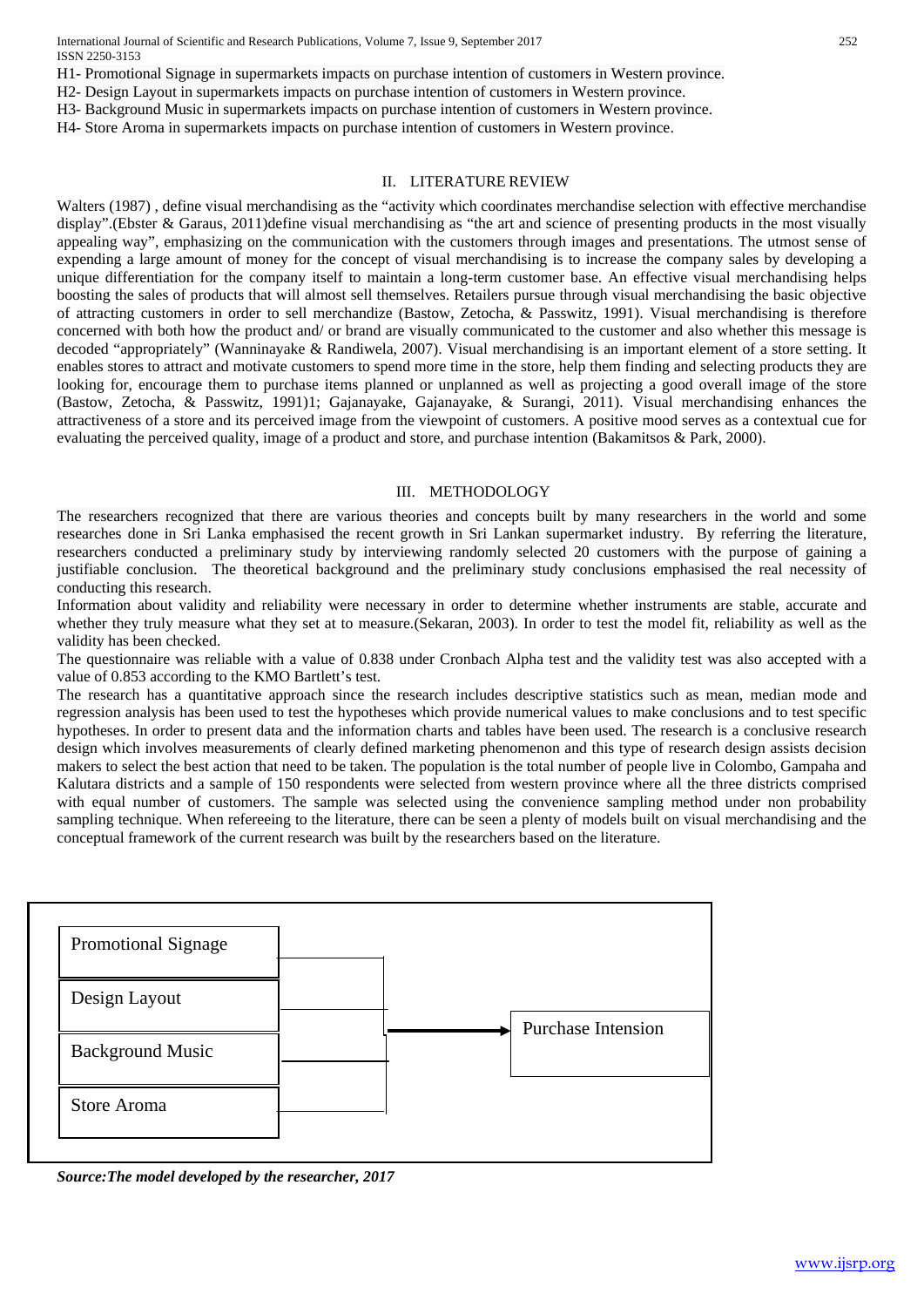# IV. RESULTS & DISCUSSION

The majority (57%) of the sample is female, in the age group of 34-41 years. When it comes to the majority income group, it's about 38% in 25,000-49,999.The majority of the respondents are Advanced Level qualifiers, which is 42% and the majority of the respondents is married.

The result shows a regression coefficientof "r"=  $0.853^{\circ}$ or 85% that suggests a positive relationship between purchase intension and other explanatory variables. In this model, the coefficient of determination "R square" =  $0.727$  which shows that 73% of observed variability in customer purchase intention can be explained by the differences in the independent variables taken.

# **4.1 District wise Analysis**

# **Table 1.0 : District Analysis**

|                            | Colombo        |      | Gampaha        |      | Kalutara       |      |
|----------------------------|----------------|------|----------------|------|----------------|------|
| Model                      | <b>B</b> value | Sig. | <b>B</b> value | Sig. | <b>B</b> value | Sig. |
| <b>Promotional Signage</b> | .512           | .000 | .449           | .000 | .214           | .006 |
| Design Layout              | .023           | .575 | $-.067$        | .198 | .036           | .490 |
| <b>Background Music</b>    | .089           | .021 | .009           | .816 | $-.003$        | .947 |
| Store Aroma                | .442           | .000 | .502           | .000 | .534           | .000 |

Source: Author

According to the table 1.0, promotional signage and store aroma significantly impact on purchase intension in both Colombo& Gampaha Districts, while the highest impacts are from promotional signage and store aroma respectively. Based on the above analysis, store aroma is the only visual merchandising element that makes a significant impact on the purchase intension of customers in Kalutara district.

# **4.2 Overall Analysis**

# **Table 2: Coefficients**

| Model |                         | <b>Unstandardized Coefficients</b> |            | Standardized<br>Coefficients | т     | Sig. |
|-------|-------------------------|------------------------------------|------------|------------------------------|-------|------|
|       |                         | B                                  | Std. Error | <b>B</b> eta                 |       |      |
|       | (Constant)              | .192                               | .214       |                              | .895  | .372 |
|       | Promotional Signage     | .397                               | .042       | .478                         | 9.391 | .000 |
|       | Design Layout           | .035                               | .025       | .060                         | 1.386 | .168 |
|       | <b>Background Music</b> | .040                               | .023       | .075                         | 1.719 | .088 |
|       | Store Aroma             | .494                               | .051       | .493                         | 9.641 | .000 |

a. Dependent Variable: Purchase Intension

According to the statistical analysis shown in the table 2.0, only promotional signage and Store aroma significantly and positively influence on the purchase intension since those two variables are showing a 0.000 significant value which is less than 0.005. Promotional signage and Store aroma show coefficient values of 0.397 and 0.494 respectively. Other than those two independent variables, Design layout and Background Music show 0.168 and 0.088 values for the significance but they cannot be accepted as significantly influencersas the values are not less than0.005.

In order to have a comparative analysis within three districts of the Western province, the sample analysis has been done separately. As per the statistical analysis, promotional signage and store aroma in the supermarket stores significantly influence on the purchase intension in both Colombo and Gampaha districts while the highest impact in Colombo and Gampaha districtsare from promotional signage and store aroma respectively. Finally, store aroma is the only factor that impacts on purchase intention in Kalutara district.

Visual merchandising reflects both interior and exterior customer seeks in a store that makes a positive influence for the consumers to make them attention, interest, desire and for the action. When it comes to the super trade industry in Sri Lanka, visual merchandising can be identified as a major clue to stimulate consumers to select the store. As revealed by the literature review so far, promotional signage, design layout, background music and store aroma are the most important visual communication elements which are highly considering in designing the strategic visual merchandising plan of the store.

Current study has been conducted to test the impact made by Visual Merchandising on Purchase Intension referencing to super market industry in western province, a comparative analyse between Colombo, Gampaha and Kalutara. It has been identified that, the weight of the impact made by the visual merchandising elements vary from one district to another although it is in the same province. Due to the demographic, psychographic, socio graphic and geographic variables, the consumer perception, attitudes and